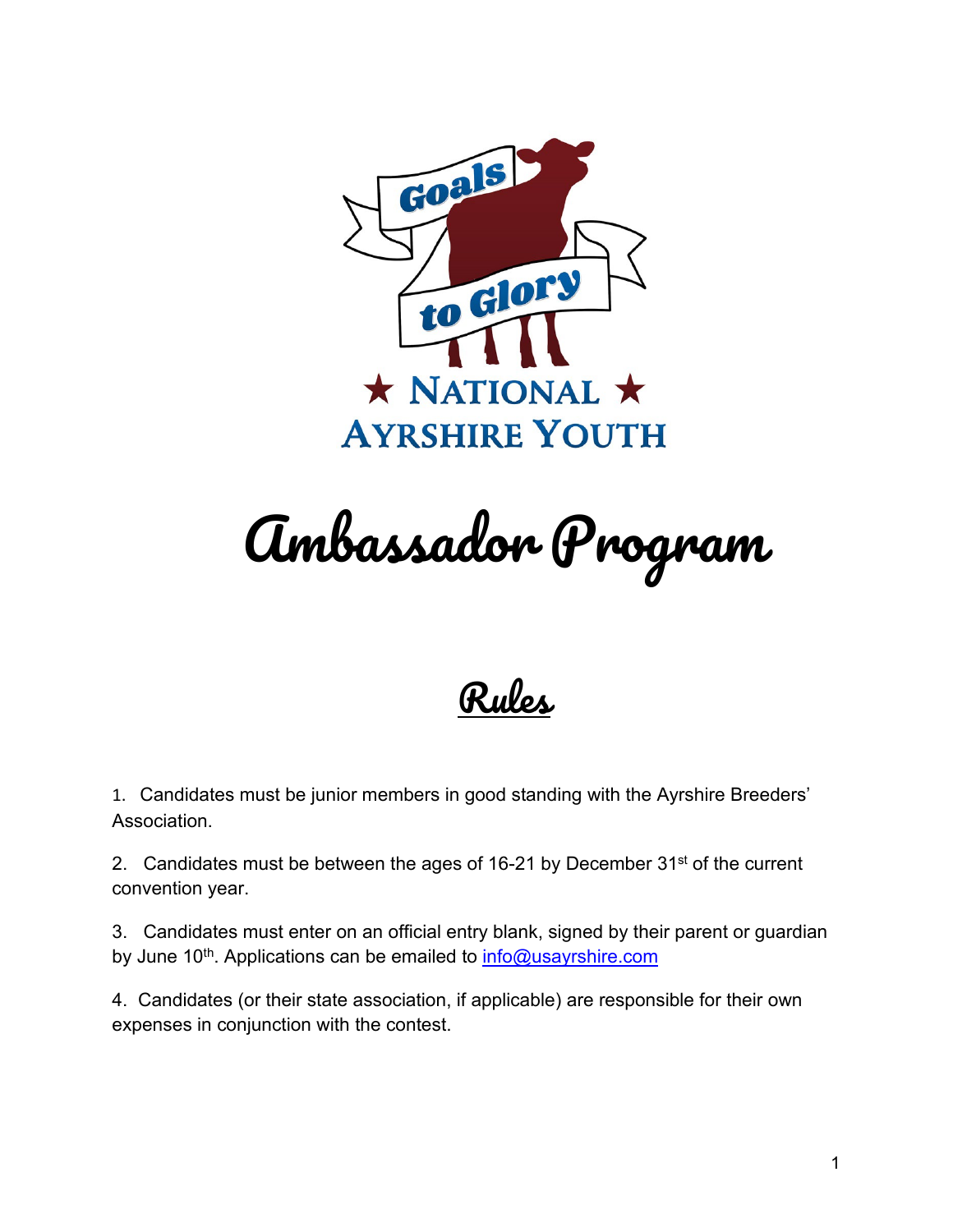5. Candidates will be judged by a committee on general intelligence, speaking ability, knowledge and experience of the Ayrshire breed as well as goals and plans for promotion.

6. Candidates must sign a *National Ayrshire Ambassador Code of Conduct* form.

7. The Ambassador and Delegates shall conform to all the rules and regulations outlined in the *Code of Conduct*.

8. The Ambassador and Delegates must provide their own chaperone for events, particularly if they are under 18 years of age.

9. The Ambassadors' responsibilities include being at the National Convention (both the year they are selected and the following year for the selection of a new ambassador). The Ambassador is encouraged to attend as many National Junior Shows as possible, but is required to be present for at least one show. National Junior Shows are held at National Ayrshire Summer Spectacular (NY), Midwest National Ayrshire Show (WI), Eastern States National Show (Big E, MA), Mid-Atlantic National Show (AADS, PA), International Show (WDE, WI) and Southern National Show (NAILE, KY).

10. The Delegate(s) are responsible for fulfilling the responsibilities in the absence of the ambassador, if they are unable to attend an Ayrshire function. Communication between the parties will need to occur on a semi-regular basis.

11. Expenses incurred by the National Ambassador during the commission of the ambassador duties will be the responsibility of the individual and/or their family. The National Ambassador will receive \$500 (from the National Ayrshire Youth Fund to help with travel expenses, disbursed as follows: \$250 will be paid after they attend one National Junior Show, with the balance being paid following the National Convention where their commission concludes. The National Ambassador is permitted to receive sponsorships from individuals and/or state associations to assist with travel and expenses.

12. All applicants are expected to assist with youth activities at the National Convention, including the fun auction, or as requested by the committee members. Contestants are expected to be appropriately attired throughout the convention. Attire should be formal for awards banquets, business attire for interviews and business casual for other activities. Jeans are appropriate for farm tours.

13. The winner of the contest will be named National Ayrshire Ambassador and up to 3 other individuals will be named delegates.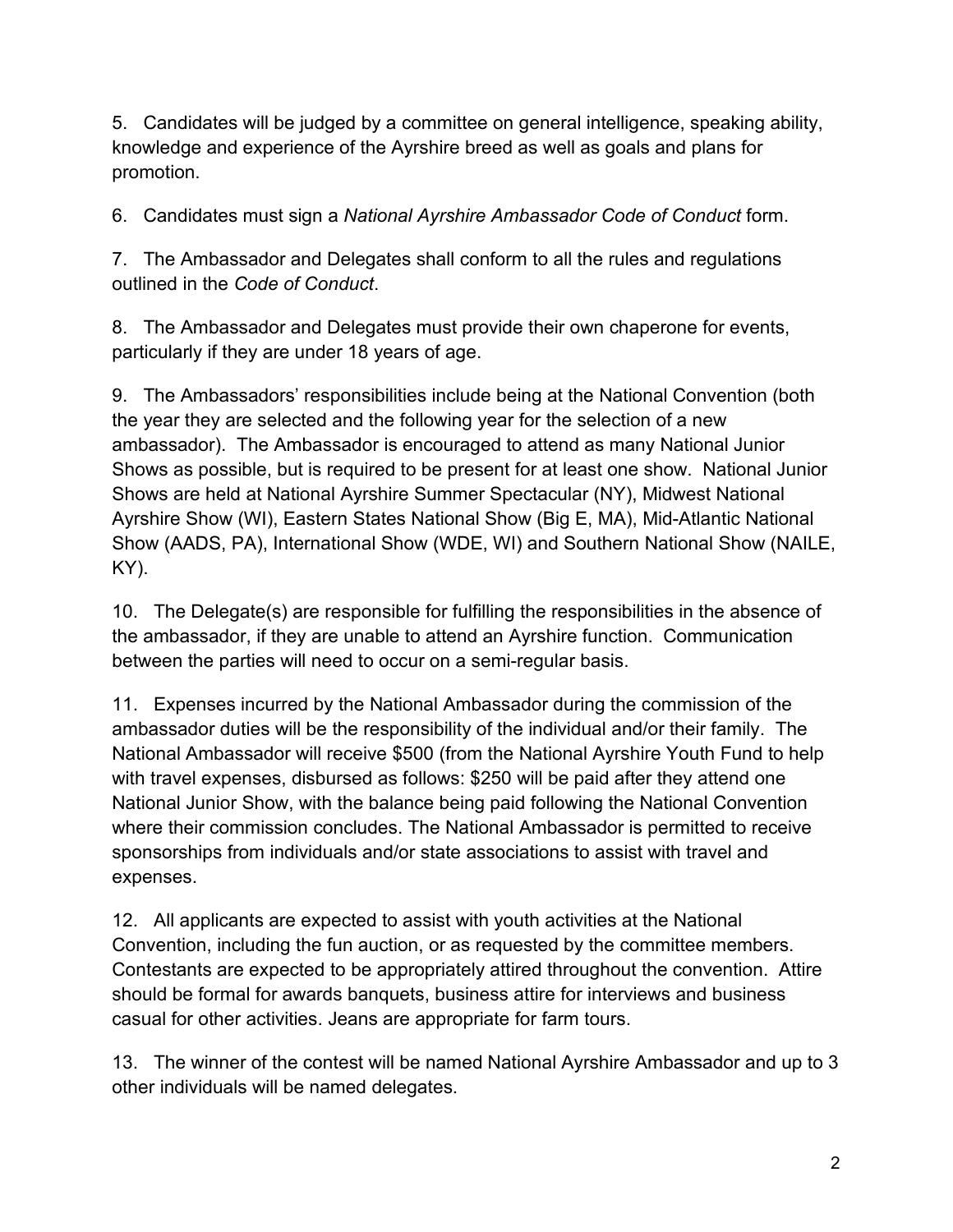## National Ayrshire Ambassador

Contest Application Form

Application deadline: **June 10<sup>th</sup> – Applications can be emailed to [info@usayrshire.com](mailto:info@usayrshire.com)** 

| Name: <u>_________________</u>                               | DOB: Andrea Monte and the Society of the Society of the Society of the Society of the Society of the Society o | Age: |
|--------------------------------------------------------------|----------------------------------------------------------------------------------------------------------------|------|
| Address:                                                     |                                                                                                                |      |
| Telephone:                                                   |                                                                                                                |      |
| <b>Parent or Guardian Name:</b>                              |                                                                                                                |      |
| <b>Parent or Guardian Address:</b>                           |                                                                                                                |      |
| School and/or current employment:                            |                                                                                                                |      |
| Name and address of local paper(s):                          |                                                                                                                |      |
| Farm Name:                                                   |                                                                                                                |      |
| Number of registered Ayrshires the applicant owns or leases: |                                                                                                                |      |
| <b>Heifers Exercise Exercise</b><br>Cows                     | Calves                                                                                                         |      |

Hobbies, Interests & Activities:

Special Honors: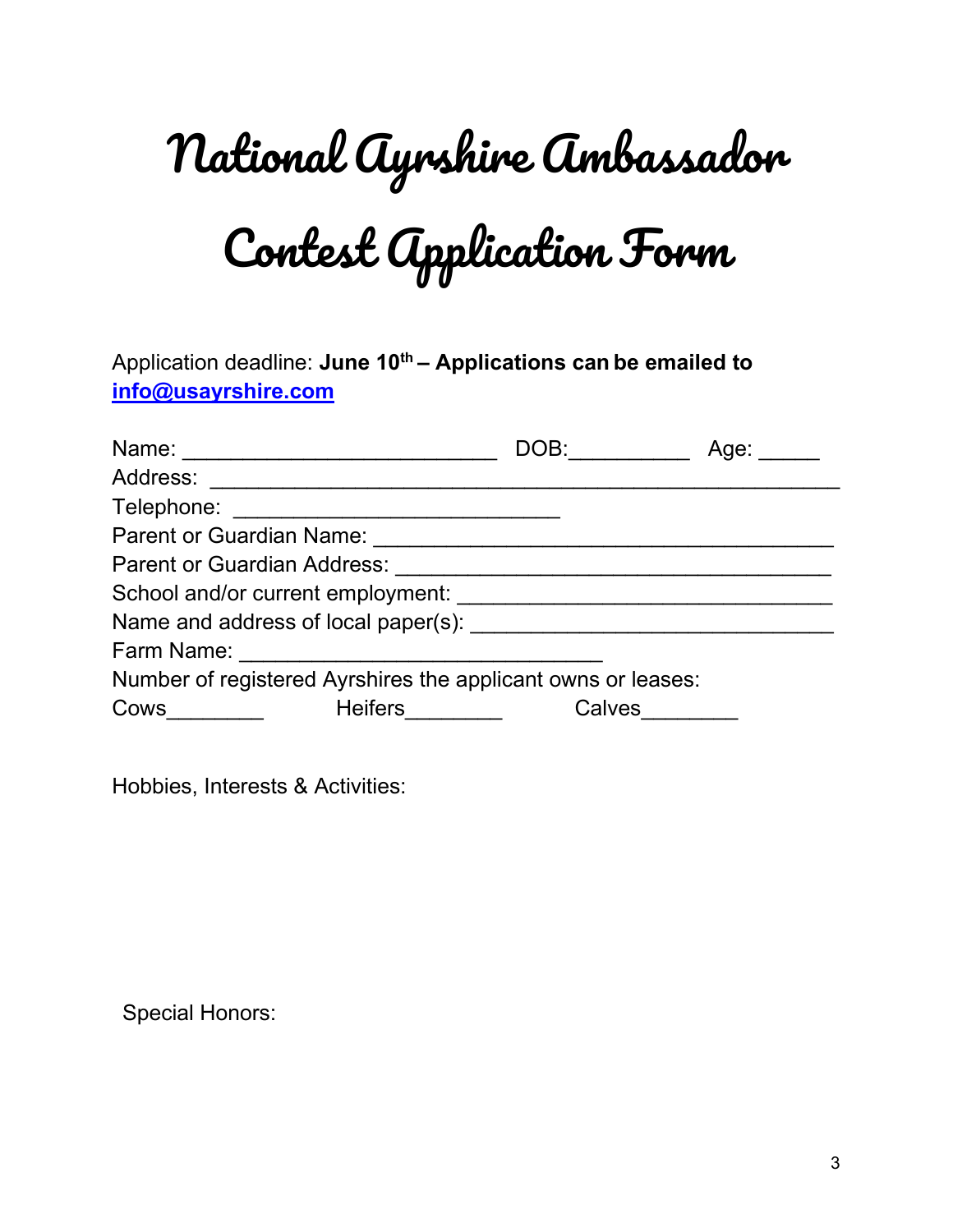## **National Ambassador Essay Questions**

## **These questions should be typed on a separate piece of paper with each question restated at the top of the page.**

1. Explain your involvement with the Ayrshire Breed and your farm. (Outline your affiliation with Ayrshires, involvement with your herd and your involvement with the breed)

2. Explain how you have benefited from your experience with Ayrshires.

3. Explain why you would like to be the National Ayrshire Ambassador and how you can help promote the breed.

4. What are your future plans?

5. What should the Ayrshire breed emphasize to stay competitive in the industry today?